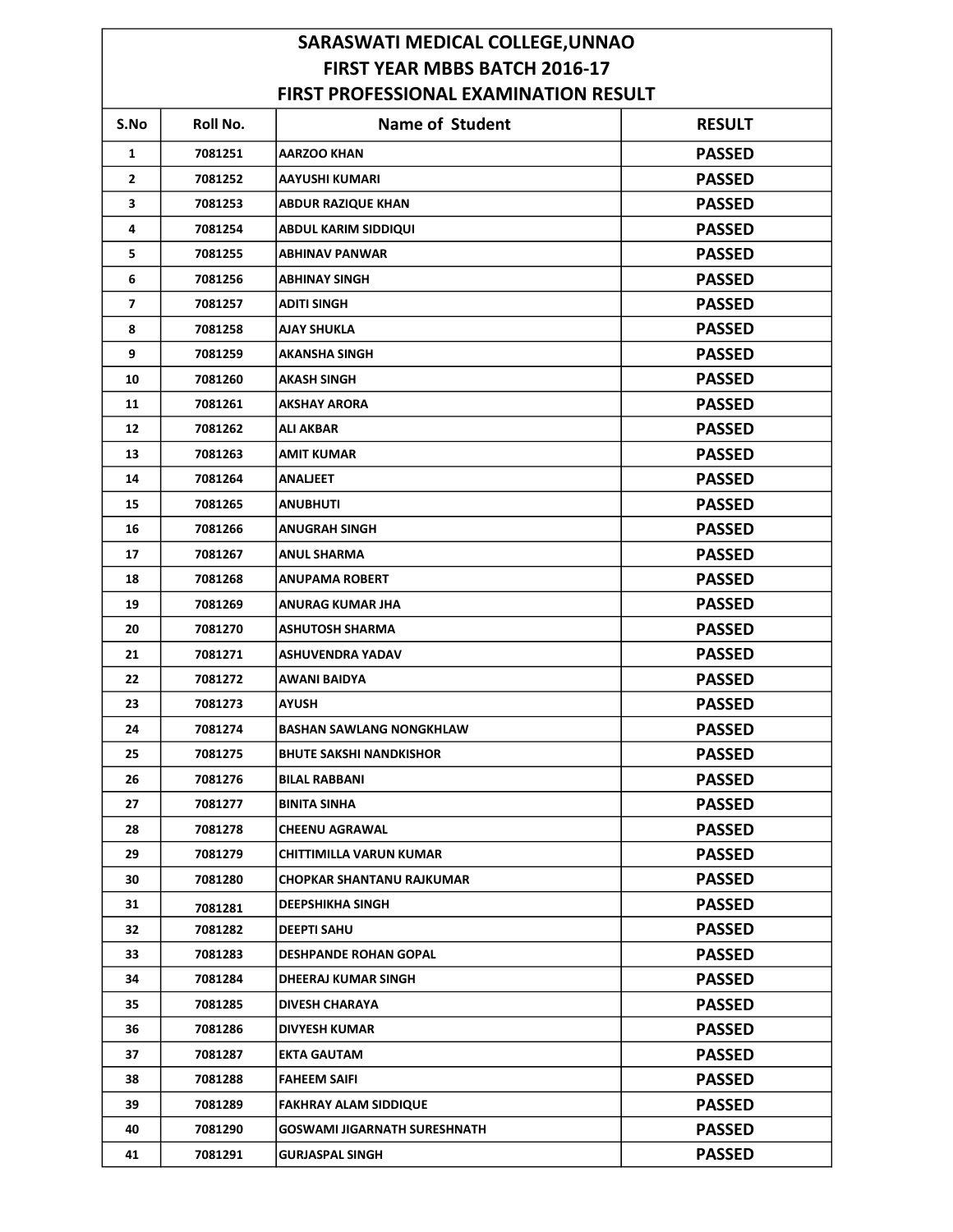| 42 | 7081292 | <b>HARSH VARDHAN MISHRA</b>      | <b>PASSED</b>    |
|----|---------|----------------------------------|------------------|
| 43 | 7081293 | <b>HARSHITA GUPTA</b>            | <b>PASSED</b>    |
| 44 | 7081294 | HARSHRAJIT SINGH JUNEJA          | <b>PASSED</b>    |
| 45 | 7081295 | INDRA BHUSHAN KUMAR BHARTI       | <b>FAIL</b>      |
| 46 | 7081296 | <b>JYOTI AGARAWAL</b>            | <b>PASSED</b>    |
| 47 | 7081297 | <b>JYOTI KUMARI</b>              | <b>PASSED</b>    |
| 48 | 7081298 | <b>KAKPURE VAIBHAV PRAMODRAO</b> | <b>PASSED</b>    |
| 49 | 7081299 | KALYANI NARAYAN MATHUR           | <b>PASSED</b>    |
| 50 | 7081300 | <b>KASHISH</b>                   | <b>PASSED</b>    |
| 51 | 7081301 | KATYAYNI SINGH                   | <b>PASSED</b>    |
| 52 | 7081302 | KISHAN RAJHANS                   | <b>PASSED</b>    |
| 53 | 7081303 | <b>KOMUDI SAPRU</b>              | <b>PASSED</b>    |
| 54 | 7081304 | <b>KRISHNA KUMAR DEV</b>         | <b>PASSED</b>    |
| 55 | 7081305 | <b>KRITIKA LOHANI</b>            | <b>PASSED</b>    |
| 56 | 7081306 | <b>KUSUM UPRETY</b>              | <b>PASSED</b>    |
| 57 | 7081307 | LEICHOMBAM ELENA                 | <b>PASSED</b>    |
| 58 | 7081308 | LEISHANGTHEM SHELLOINGAMBI DEVI  | <b>PASSED</b>    |
| 59 | 7081309 | <b>MANAVI</b>                    | <b>PASSED</b>    |
| 60 | 7081310 | <b>MANISH YADAV</b>              | <b>PASSED</b>    |
| 61 | 7081311 | <b>MANOJ KUMAR</b>               | <b>PASSED</b>    |
| 62 | 7081312 | <b>MD KHALID IQBAL KHAN</b>      | <b>PASSED</b>    |
| 63 | 7081313 | <b>MD NASAR ALAM</b>             | <b>PASSED</b>    |
| 64 | 7081314 | <b>MENEZES MEENAL JOSEPH</b>     | <b>PASSED</b>    |
| 65 | 7081315 | <b>MESHRAM KALYANI SHESHRAO</b>  | <b>PASSED</b>    |
| 66 | 7081316 | <b>MOHAMMAD REHAN AZAD</b>       | <b>PASSED</b>    |
| 67 | 7081317 | <b>MOHD AKIF SIDDIQUE</b>        | <b>FAIL</b>      |
| 68 | 7081318 | <b>MOHD SHAKIR HUSSAIN</b>       | <b>PASSED</b>    |
| 69 | 7081319 | <b>MOHIT KUMAR PANDEY</b>        | <b>PASSED</b>    |
| 70 | 7081320 | <b>MOHIT SINGH YADAV</b>         | <b>PASSED</b>    |
| 71 | 7081321 | <b>MONIMOY NANDY</b>             | <b>PASSED</b>    |
| 72 | 7081322 | <b>MUSANI YASAR GAFFAR</b>       | <b>PASSED</b>    |
| 73 | 7081323 | <b>NAAZ BANO</b>                 | <b>PASSED</b>    |
| 74 | 7081324 | NAVEEN T M                       | <b>PASSED</b>    |
| 75 | 7081325 | NIDHI SRIVASTAV                  | <b>PASSED</b>    |
| 76 | 7081326 | <b>NISHIT CHAUDHARY</b>          | <b>PASSED</b>    |
| 77 | 7081327 | <b>NITESH KUMAR</b>              | <b>PASSED</b>    |
| 78 | 7081328 | PARTH MEHTA                      | <b>PASSED</b>    |
| 79 | 7081329 | PRAMOD KUMAR PRAJAPATI           | Left the college |
| 80 | 7081330 | PRASHANT PRABHAKAR               | <b>PASSED</b>    |
| 81 | 7081331 | <b>PRATIK DEOTALE</b>            | <b>PASSED</b>    |
| 82 | 7081332 | PRERANA AGRAWAL                  | <b>PASSED</b>    |
| 83 | 7081333 | PRITISH VIJH                     | <b>PASSED</b>    |
| 84 | 7081334 | PRIYANKA SUNIL THAKKAR           | <b>PASSED</b>    |
| 85 | 7081335 | PRIYANKA WAHI                    | <b>PASSED</b>    |
| 86 | 7081336 | <b>PUJA KUMARI</b>               | <b>PASSED</b>    |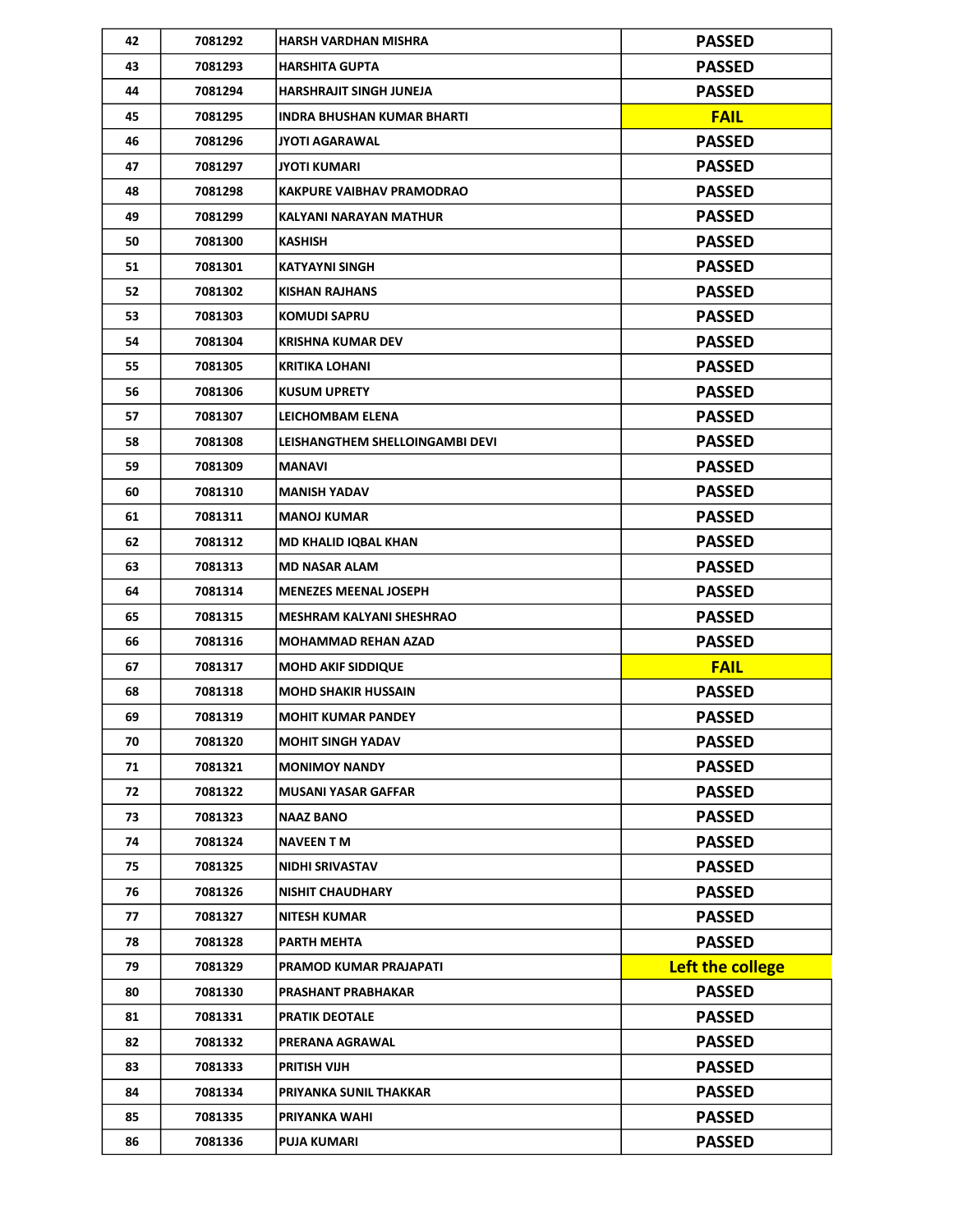| 87  | 7081337 | <b>PVSRS GANESH</b>                 | <b>PASSED</b>    |
|-----|---------|-------------------------------------|------------------|
| 88  | 7081338 | <b>RAHUL KHURAIJAM</b>              | <b>PASSED</b>    |
| 89  | 7081339 | <b>RAHUL SINGH</b>                  | <b>PASSED</b>    |
| 90  | 7081340 | <b>RAJAN SHUKLA</b>                 | <b>FAIL</b>      |
| 91  | 7081341 | <b>RASHI ARORA</b>                  | <b>PASSED</b>    |
| 92  | 7081342 | <b>RAVI RANJAN BHARTI</b>           | <b>PASSED</b>    |
| 93  | 7081343 | <b>RICHA SAH</b>                    | <b>PASSED</b>    |
| 94  | 7081344 | <b>RIDHI KHANNA</b>                 | Left the college |
| 95  | 7081345 | <b>ROCHAK PRIYA</b>                 | <b>PASSED</b>    |
| 96  | 7081346 | <b>RUCHI SINGH</b>                  | <b>PASSED</b>    |
| 97  | 7081347 | S. JOEL ABHISHEK                    | <b>PASSED</b>    |
| 98  | 7081348 | <b>SAANCHI SENGAR</b>               | <b>PASSED</b>    |
| 99  | 7081349 | SACHI GUPTA                         | <b>PASSED</b>    |
| 100 | 7081350 | <b>SAGAR RAI</b>                    | <b>PASSED</b>    |
| 101 | 7081351 | <b>SAHIL</b>                        | <b>PASSED</b>    |
| 102 | 7081352 | <b>SAKSHI SINGH</b>                 | <b>PASSED</b>    |
| 103 | 7081353 | SANA SIDDIQUI                       | <b>PASSED</b>    |
| 104 | 7081354 | SANDHYA SHARMA                      | <b>PASSED</b>    |
| 105 | 7081355 | <b>SANSKRITI VATS</b>               | <b>PASSED</b>    |
| 106 | 7081356 | SARFANUJ JAMAN                      | <b>PASSED</b>    |
| 107 | 7081357 | SASWATA SAHA                        | <b>PASSED</b>    |
| 108 | 7081358 | <b>SATYAM PAL</b>                   | <b>PASSED</b>    |
| 109 | 7081359 | SAUMYA TIWARI                       | <b>PASSED</b>    |
|     |         |                                     |                  |
| 110 | 7081360 | SHAIKH MOHAMMAD FURKHAN             | <b>PASSED</b>    |
| 111 | 7081361 | SHAILENDRA KUMAR PAL                | Left the college |
| 112 | 7081362 | <b>SHASHANK TYAGI</b>               | <b>PASSED</b>    |
| 113 | 7081363 | <b>SHEIKH NURUL ABEDIN</b>          | <b>PASSED</b>    |
| 114 | 7081364 | <b>SHIVANI KUMARI</b>               | <b>PASSED</b>    |
| 115 | 7081365 | <b>SHRIVASTAV KHUSHBOO RAKESHKR</b> | <b>PASSED</b>    |
| 116 | 7081366 | <b>SHUBHAM KUMAR</b>                | <b>PASSED</b>    |
| 117 | 7081367 | SHUBHAM PATEL                       | <b>PASSED</b>    |
| 118 | 7081368 | <b>SHUBHAM YADAV</b>                | <b>PASSED</b>    |
| 119 | 7081369 | SHUMAYLA AYUB                       | <b>PASSED</b>    |
| 120 | 7081370 | <b>SHYAMALA R</b>                   | <b>PASSED</b>    |
| 121 | 7081371 | <b>SINGH MANISHA RAMRUCHI</b>       | <b>PASSED</b>    |
| 122 | 7081372 | <b>SONAL RAJPUT</b>                 | <b>PASSED</b>    |
| 123 | 7081373 | <b>SONALI</b>                       | <b>PASSED</b>    |
| 124 | 7081374 | <b>SUBARNA SEN</b>                  | <b>PASSED</b>    |
| 125 | 7081375 | SURAMYA CHANDRA                     | Left the college |
| 126 | 7081376 | <b>SURBHI PRIYA</b>                 | <b>PASSED</b>    |
| 127 | 7081377 | <b>SWASTIKA SUNDARAM</b>            | Left the college |
| 128 | 7081378 | TULUGU MOHIT MOURYA                 | <b>PASSED</b>    |
| 129 | 7081379 | <b>UROOJ FARAZ</b>                  | <b>PASSED</b>    |
| 130 | 7081380 | UTKARSH SINGH                       | <b>PASSED</b>    |